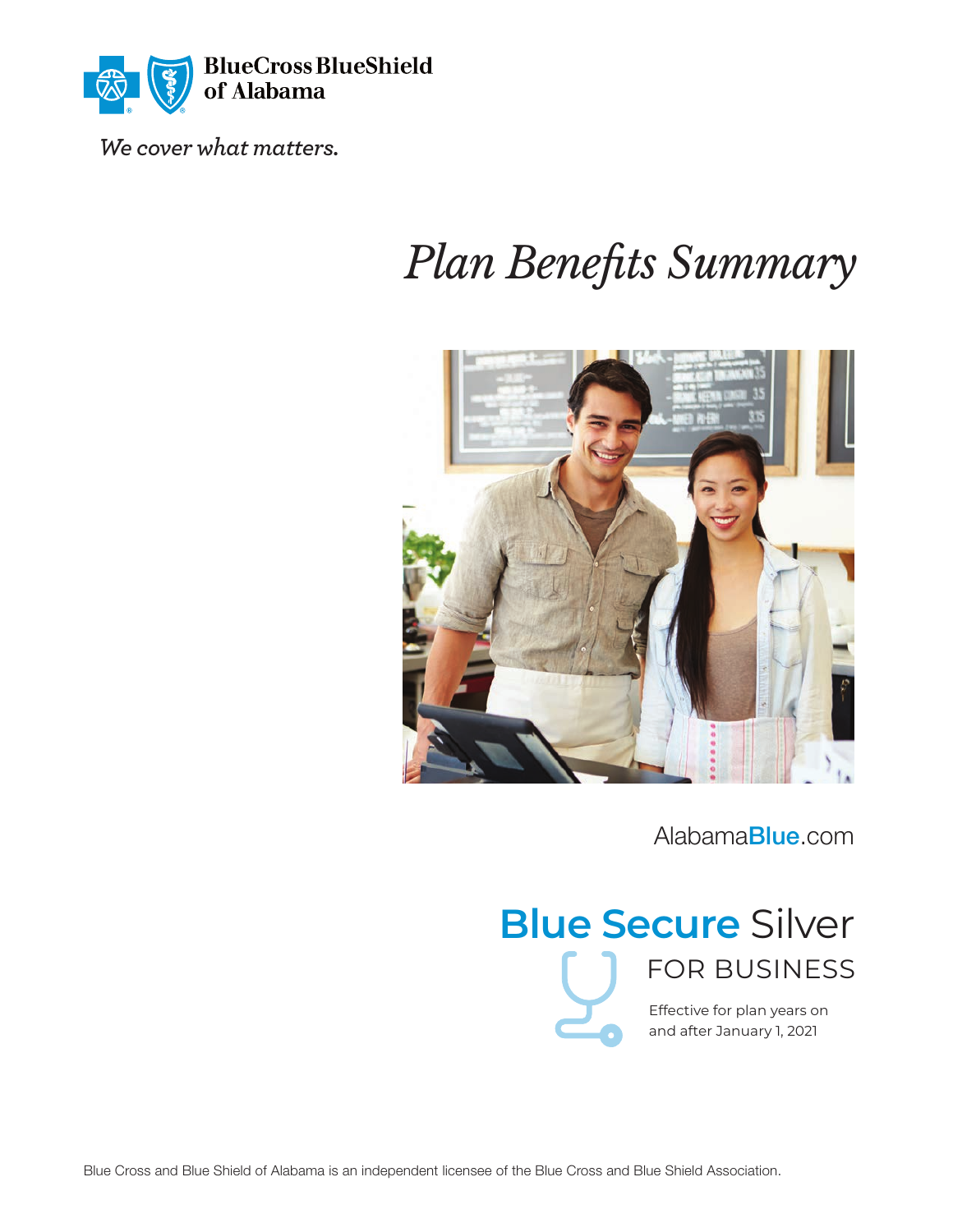### **Hospital Choice Network**

The Blue Cross and Blue Shield of Alabama Hospital Choice Network is a local Alabama effort to evaluate cost, quality and patient experience in member hospitals. Hospitals are categorized into either Lower Member Cost Share or Higher Member Cost Share, based on their performance.

Only Alabama general acute care hospitals are eligible for participation in the Hospital Choice Network. Rehabilitation hospitals, psychiatric hospitals, specialty facilities, out-of-state hospitals, VA hospitals and long-term care hospitals are exempt from Hospital Choice Network scoring.

All hospitals are evaluated annually with changes made effective January 1. In addition, reviews are completed on a quarterly basis allowing hospitals to improve their status. To review the evaluation criteria for all hospitals and/or the level of Member Cost Share for a particular hospital, please use the "Find a Doctor" tool on our website at **[AlabamaBlue.com](http://Alabamablue.com/)***.* The Member Cost Share level will be included in the information provided for each hospital that participates in the Hospital Choice Network. For more information on the evaluation criteria, click on the name of the hospital and then click on the "Cost", "Quality" or "Patient Experience" tabs. If you have any questions, please call the Customer Service number on the back of your ID card.

# **Prescription Drugs: ValueONE Network**

### **ValueONE Network Facts:**

- 41,000 major national and regional pharmacy chains, retailers and grocers, and independent pharmacies participate in the ValueONE Network. This includes many national pharmacies you may already be using.
- Pharmacies that participate in the ValueONE Network can fill up to a 90-day supply of certain medications at the same location.
- If you do not use a ValueONE Network pharmacy, you may be responsible for the full cost of your prescription medication. Benefits may not be provided for out-of-network pharmacies.
- To maximize your pharmacy benefits, you will need to transfer all your prescriptions to a ValueONE Network Pharmacy.

### **How Do I Find a ValueONE Network Pharmacy?**

You can locate all of the participating pharmacies in your area at

**[AlabamaBlue.com/ValueONEPharmacyLocator.](http://AlabamaBlue.com/ValueONEPharmacyLocator)** To search for pharmacies in your area, enter your ZIP code in the "Location" search field and then click "Search."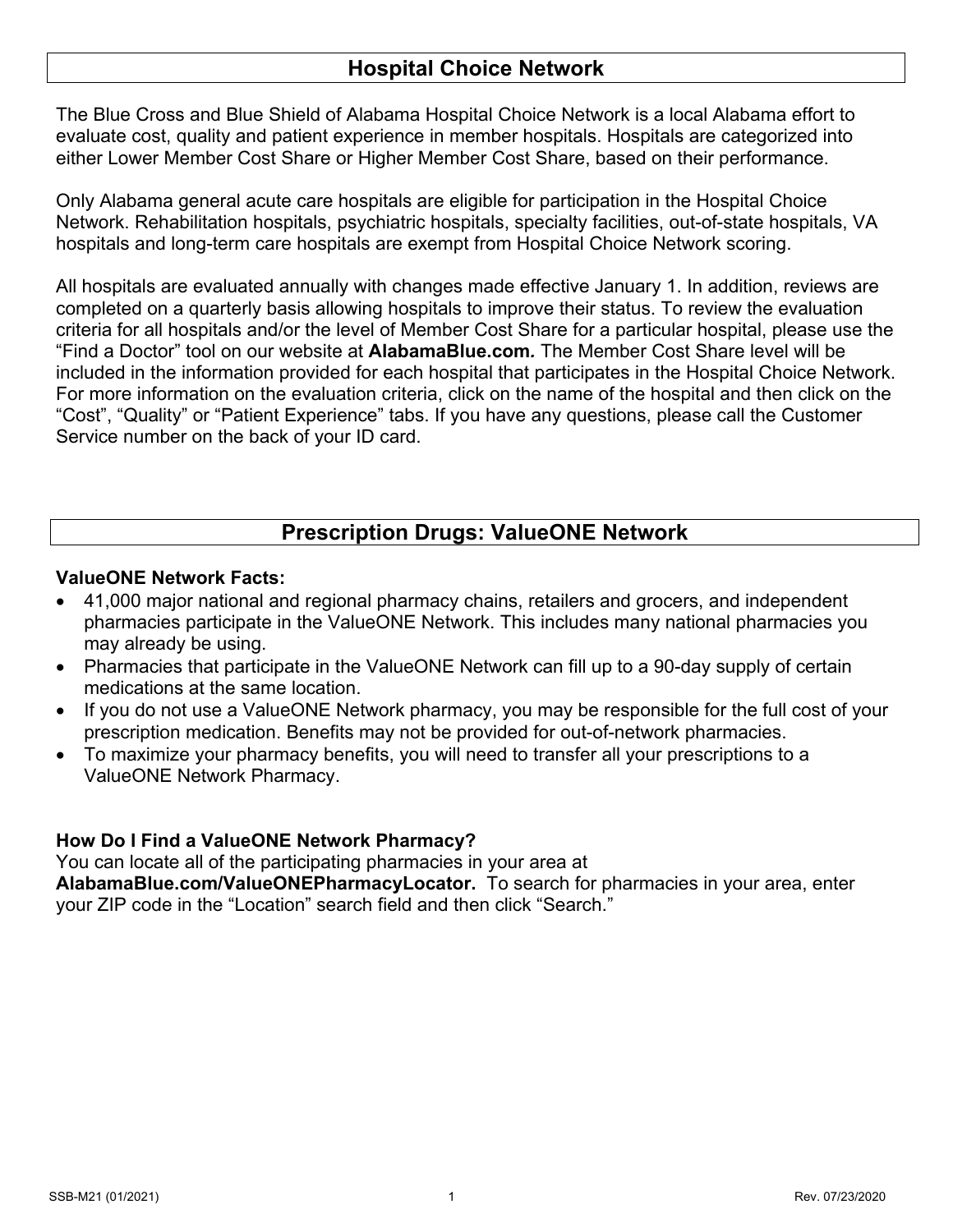## **Blue Secure Silver for Business Effective for Plan Years on and after January 1, 2021 BlueCard® PPO**

| <b>BENEFIT</b><br><b>IN-NETWORK</b><br><b>OUT-OF-NETWORK</b><br>Benefit payments are based on the amount of the provider's charge that Blue Cross and/or Blue Shield plans recognize for payment of benefits.<br>The allowed amount may vary depending upon the type provider and where services are received.<br><b>SUMMARY OF COST SHARING PROVISIONS</b><br>(Includes Mental Health Disorders and Substance Abuse)<br>\$4,000 Individual; \$8,000 Family<br><b>Calendar Year Deductible</b><br>\$4,000 Individual; \$8,000 Family<br>The in-network and out-of-network deductibles<br>are separate and do not apply to each other<br>\$8,550 Individual; \$17,100 Family<br><b>Calendar Year Out-of-Pocket Maximum</b><br>(including in-network calendar year deductible)<br>of-network services<br>Deductibles, copays and coinsurance for in-<br>After you reach your individual Calendar Year<br>network services and out-of-network Mental<br>Out-of-Pocket Maximum, applicable expenses for<br>you will be covered at 100% of the allowed<br><b>Health Disorders and Substance Abuse</b><br>amount for remainder of calendar year<br>emergency services apply to the out-of-pocket<br>maximum<br><b>INPATIENT HOSPITAL AND PHYSICIAN BENEFITS</b><br>(Includes Mental Health Disorders and Substance Abuse)<br>Precertification is required for inpatient admissions (except medical emergency services and maternity); notification within 48 hours for<br>medical emergencies. Generally, if precertification is not obtained, no benefits are available. Call 1-800-248-2342 (toll free) for precertification.<br><b>Inpatient Hospital</b><br>Lower Member Cost Share: Covered at<br>Covered at 50% of the allowed amount<br>100% of the allowed amount after \$450 per<br>after \$1,400 per admission deductible<br>day hospital copay days 1-5 for each<br>Note: In Alabama, available only for medical<br>admission<br>emergency services and accidental injury<br>Higher Member Cost Share: Covered at<br>100% of the allowed amount after \$850 per<br>day hospital copay days 1-5 for each<br>admission<br>Covered at 100% of the allowed amount<br>Covered at 50% of the allowed amount<br><b>Inpatient Physician Visits and</b><br><b>Consultations</b><br>subject to calendar year deductible<br>subject to calendar year deductible<br><b>Mental Health Disorders and Substance Abuse</b><br><b>Mental Health Disorders and Substance</b><br>Services covered at 100% of the allowed<br>Abuse Services covered at 50% of the<br>amount; no copay or deductible<br>allowed amount; no copay or deductible<br><b>OUTPATIENT HOSPITAL BENEFITS</b><br>(Includes Mental Health Disorders and Substance Abuse)<br>Precertification is required for some outpatient hospital benefits. Precertification is also required for some provider-administered drugs;<br>visit AlabamaBlue.com/ProviderAdministeredPrecertificationDrugList.<br>If precertification is not obtained, no benefits are available.<br>Covered at 50% of the allowed amount<br><b>Outpatient Surgery (Including</b><br>Lower Member Cost Share: Covered at<br><b>Ambulatory Surgical Centers)</b><br>100% of the allowed amount after \$450<br>subject to calendar year deductible; in<br>Alabama, not covered<br>hospital copay<br>Higher Member Cost Share: Covered at<br>100% of the allowed amount after \$850<br>hospital copay<br><b>Emergency Room (Medical Emergency)</b><br>Covered at 100% of the allowed amount<br>after \$450 hospital copay<br>after \$450 hospital copay and subject to<br>calendar year deductible<br><b>Mental Health Disorders and Substance</b> |  | PIUVVUI I I V |                                                                                                                                                                                                                                   |  |
|------------------------------------------------------------------------------------------------------------------------------------------------------------------------------------------------------------------------------------------------------------------------------------------------------------------------------------------------------------------------------------------------------------------------------------------------------------------------------------------------------------------------------------------------------------------------------------------------------------------------------------------------------------------------------------------------------------------------------------------------------------------------------------------------------------------------------------------------------------------------------------------------------------------------------------------------------------------------------------------------------------------------------------------------------------------------------------------------------------------------------------------------------------------------------------------------------------------------------------------------------------------------------------------------------------------------------------------------------------------------------------------------------------------------------------------------------------------------------------------------------------------------------------------------------------------------------------------------------------------------------------------------------------------------------------------------------------------------------------------------------------------------------------------------------------------------------------------------------------------------------------------------------------------------------------------------------------------------------------------------------------------------------------------------------------------------------------------------------------------------------------------------------------------------------------------------------------------------------------------------------------------------------------------------------------------------------------------------------------------------------------------------------------------------------------------------------------------------------------------------------------------------------------------------------------------------------------------------------------------------------------------------------------------------------------------------------------------------------------------------------------------------------------------------------------------------------------------------------------------------------------------------------------------------------------------------------------------------------------------------------------------------------------------------------------------------------------------------------------------------------------------------------------------------------------------------------------------------------------------------------------------------------------------------------------------------------------------------------------------------------------------------------------------------------------------------------------------------------------------------------------------------------------------------------------------------------------------------------------------------------------------------------------------------|--|---------------|-----------------------------------------------------------------------------------------------------------------------------------------------------------------------------------------------------------------------------------|--|
|                                                                                                                                                                                                                                                                                                                                                                                                                                                                                                                                                                                                                                                                                                                                                                                                                                                                                                                                                                                                                                                                                                                                                                                                                                                                                                                                                                                                                                                                                                                                                                                                                                                                                                                                                                                                                                                                                                                                                                                                                                                                                                                                                                                                                                                                                                                                                                                                                                                                                                                                                                                                                                                                                                                                                                                                                                                                                                                                                                                                                                                                                                                                                                                                                                                                                                                                                                                                                                                                                                                                                                                                                                                                        |  |               |                                                                                                                                                                                                                                   |  |
|                                                                                                                                                                                                                                                                                                                                                                                                                                                                                                                                                                                                                                                                                                                                                                                                                                                                                                                                                                                                                                                                                                                                                                                                                                                                                                                                                                                                                                                                                                                                                                                                                                                                                                                                                                                                                                                                                                                                                                                                                                                                                                                                                                                                                                                                                                                                                                                                                                                                                                                                                                                                                                                                                                                                                                                                                                                                                                                                                                                                                                                                                                                                                                                                                                                                                                                                                                                                                                                                                                                                                                                                                                                                        |  |               |                                                                                                                                                                                                                                   |  |
|                                                                                                                                                                                                                                                                                                                                                                                                                                                                                                                                                                                                                                                                                                                                                                                                                                                                                                                                                                                                                                                                                                                                                                                                                                                                                                                                                                                                                                                                                                                                                                                                                                                                                                                                                                                                                                                                                                                                                                                                                                                                                                                                                                                                                                                                                                                                                                                                                                                                                                                                                                                                                                                                                                                                                                                                                                                                                                                                                                                                                                                                                                                                                                                                                                                                                                                                                                                                                                                                                                                                                                                                                                                                        |  |               |                                                                                                                                                                                                                                   |  |
|                                                                                                                                                                                                                                                                                                                                                                                                                                                                                                                                                                                                                                                                                                                                                                                                                                                                                                                                                                                                                                                                                                                                                                                                                                                                                                                                                                                                                                                                                                                                                                                                                                                                                                                                                                                                                                                                                                                                                                                                                                                                                                                                                                                                                                                                                                                                                                                                                                                                                                                                                                                                                                                                                                                                                                                                                                                                                                                                                                                                                                                                                                                                                                                                                                                                                                                                                                                                                                                                                                                                                                                                                                                                        |  |               |                                                                                                                                                                                                                                   |  |
|                                                                                                                                                                                                                                                                                                                                                                                                                                                                                                                                                                                                                                                                                                                                                                                                                                                                                                                                                                                                                                                                                                                                                                                                                                                                                                                                                                                                                                                                                                                                                                                                                                                                                                                                                                                                                                                                                                                                                                                                                                                                                                                                                                                                                                                                                                                                                                                                                                                                                                                                                                                                                                                                                                                                                                                                                                                                                                                                                                                                                                                                                                                                                                                                                                                                                                                                                                                                                                                                                                                                                                                                                                                                        |  |               |                                                                                                                                                                                                                                   |  |
|                                                                                                                                                                                                                                                                                                                                                                                                                                                                                                                                                                                                                                                                                                                                                                                                                                                                                                                                                                                                                                                                                                                                                                                                                                                                                                                                                                                                                                                                                                                                                                                                                                                                                                                                                                                                                                                                                                                                                                                                                                                                                                                                                                                                                                                                                                                                                                                                                                                                                                                                                                                                                                                                                                                                                                                                                                                                                                                                                                                                                                                                                                                                                                                                                                                                                                                                                                                                                                                                                                                                                                                                                                                                        |  |               |                                                                                                                                                                                                                                   |  |
|                                                                                                                                                                                                                                                                                                                                                                                                                                                                                                                                                                                                                                                                                                                                                                                                                                                                                                                                                                                                                                                                                                                                                                                                                                                                                                                                                                                                                                                                                                                                                                                                                                                                                                                                                                                                                                                                                                                                                                                                                                                                                                                                                                                                                                                                                                                                                                                                                                                                                                                                                                                                                                                                                                                                                                                                                                                                                                                                                                                                                                                                                                                                                                                                                                                                                                                                                                                                                                                                                                                                                                                                                                                                        |  |               | There is no out-of-pocket maximum for out-                                                                                                                                                                                        |  |
|                                                                                                                                                                                                                                                                                                                                                                                                                                                                                                                                                                                                                                                                                                                                                                                                                                                                                                                                                                                                                                                                                                                                                                                                                                                                                                                                                                                                                                                                                                                                                                                                                                                                                                                                                                                                                                                                                                                                                                                                                                                                                                                                                                                                                                                                                                                                                                                                                                                                                                                                                                                                                                                                                                                                                                                                                                                                                                                                                                                                                                                                                                                                                                                                                                                                                                                                                                                                                                                                                                                                                                                                                                                                        |  |               |                                                                                                                                                                                                                                   |  |
|                                                                                                                                                                                                                                                                                                                                                                                                                                                                                                                                                                                                                                                                                                                                                                                                                                                                                                                                                                                                                                                                                                                                                                                                                                                                                                                                                                                                                                                                                                                                                                                                                                                                                                                                                                                                                                                                                                                                                                                                                                                                                                                                                                                                                                                                                                                                                                                                                                                                                                                                                                                                                                                                                                                                                                                                                                                                                                                                                                                                                                                                                                                                                                                                                                                                                                                                                                                                                                                                                                                                                                                                                                                                        |  |               |                                                                                                                                                                                                                                   |  |
|                                                                                                                                                                                                                                                                                                                                                                                                                                                                                                                                                                                                                                                                                                                                                                                                                                                                                                                                                                                                                                                                                                                                                                                                                                                                                                                                                                                                                                                                                                                                                                                                                                                                                                                                                                                                                                                                                                                                                                                                                                                                                                                                                                                                                                                                                                                                                                                                                                                                                                                                                                                                                                                                                                                                                                                                                                                                                                                                                                                                                                                                                                                                                                                                                                                                                                                                                                                                                                                                                                                                                                                                                                                                        |  |               |                                                                                                                                                                                                                                   |  |
|                                                                                                                                                                                                                                                                                                                                                                                                                                                                                                                                                                                                                                                                                                                                                                                                                                                                                                                                                                                                                                                                                                                                                                                                                                                                                                                                                                                                                                                                                                                                                                                                                                                                                                                                                                                                                                                                                                                                                                                                                                                                                                                                                                                                                                                                                                                                                                                                                                                                                                                                                                                                                                                                                                                                                                                                                                                                                                                                                                                                                                                                                                                                                                                                                                                                                                                                                                                                                                                                                                                                                                                                                                                                        |  |               |                                                                                                                                                                                                                                   |  |
|                                                                                                                                                                                                                                                                                                                                                                                                                                                                                                                                                                                                                                                                                                                                                                                                                                                                                                                                                                                                                                                                                                                                                                                                                                                                                                                                                                                                                                                                                                                                                                                                                                                                                                                                                                                                                                                                                                                                                                                                                                                                                                                                                                                                                                                                                                                                                                                                                                                                                                                                                                                                                                                                                                                                                                                                                                                                                                                                                                                                                                                                                                                                                                                                                                                                                                                                                                                                                                                                                                                                                                                                                                                                        |  |               |                                                                                                                                                                                                                                   |  |
|                                                                                                                                                                                                                                                                                                                                                                                                                                                                                                                                                                                                                                                                                                                                                                                                                                                                                                                                                                                                                                                                                                                                                                                                                                                                                                                                                                                                                                                                                                                                                                                                                                                                                                                                                                                                                                                                                                                                                                                                                                                                                                                                                                                                                                                                                                                                                                                                                                                                                                                                                                                                                                                                                                                                                                                                                                                                                                                                                                                                                                                                                                                                                                                                                                                                                                                                                                                                                                                                                                                                                                                                                                                                        |  |               |                                                                                                                                                                                                                                   |  |
|                                                                                                                                                                                                                                                                                                                                                                                                                                                                                                                                                                                                                                                                                                                                                                                                                                                                                                                                                                                                                                                                                                                                                                                                                                                                                                                                                                                                                                                                                                                                                                                                                                                                                                                                                                                                                                                                                                                                                                                                                                                                                                                                                                                                                                                                                                                                                                                                                                                                                                                                                                                                                                                                                                                                                                                                                                                                                                                                                                                                                                                                                                                                                                                                                                                                                                                                                                                                                                                                                                                                                                                                                                                                        |  |               |                                                                                                                                                                                                                                   |  |
|                                                                                                                                                                                                                                                                                                                                                                                                                                                                                                                                                                                                                                                                                                                                                                                                                                                                                                                                                                                                                                                                                                                                                                                                                                                                                                                                                                                                                                                                                                                                                                                                                                                                                                                                                                                                                                                                                                                                                                                                                                                                                                                                                                                                                                                                                                                                                                                                                                                                                                                                                                                                                                                                                                                                                                                                                                                                                                                                                                                                                                                                                                                                                                                                                                                                                                                                                                                                                                                                                                                                                                                                                                                                        |  |               |                                                                                                                                                                                                                                   |  |
|                                                                                                                                                                                                                                                                                                                                                                                                                                                                                                                                                                                                                                                                                                                                                                                                                                                                                                                                                                                                                                                                                                                                                                                                                                                                                                                                                                                                                                                                                                                                                                                                                                                                                                                                                                                                                                                                                                                                                                                                                                                                                                                                                                                                                                                                                                                                                                                                                                                                                                                                                                                                                                                                                                                                                                                                                                                                                                                                                                                                                                                                                                                                                                                                                                                                                                                                                                                                                                                                                                                                                                                                                                                                        |  |               |                                                                                                                                                                                                                                   |  |
|                                                                                                                                                                                                                                                                                                                                                                                                                                                                                                                                                                                                                                                                                                                                                                                                                                                                                                                                                                                                                                                                                                                                                                                                                                                                                                                                                                                                                                                                                                                                                                                                                                                                                                                                                                                                                                                                                                                                                                                                                                                                                                                                                                                                                                                                                                                                                                                                                                                                                                                                                                                                                                                                                                                                                                                                                                                                                                                                                                                                                                                                                                                                                                                                                                                                                                                                                                                                                                                                                                                                                                                                                                                                        |  |               |                                                                                                                                                                                                                                   |  |
|                                                                                                                                                                                                                                                                                                                                                                                                                                                                                                                                                                                                                                                                                                                                                                                                                                                                                                                                                                                                                                                                                                                                                                                                                                                                                                                                                                                                                                                                                                                                                                                                                                                                                                                                                                                                                                                                                                                                                                                                                                                                                                                                                                                                                                                                                                                                                                                                                                                                                                                                                                                                                                                                                                                                                                                                                                                                                                                                                                                                                                                                                                                                                                                                                                                                                                                                                                                                                                                                                                                                                                                                                                                                        |  |               |                                                                                                                                                                                                                                   |  |
|                                                                                                                                                                                                                                                                                                                                                                                                                                                                                                                                                                                                                                                                                                                                                                                                                                                                                                                                                                                                                                                                                                                                                                                                                                                                                                                                                                                                                                                                                                                                                                                                                                                                                                                                                                                                                                                                                                                                                                                                                                                                                                                                                                                                                                                                                                                                                                                                                                                                                                                                                                                                                                                                                                                                                                                                                                                                                                                                                                                                                                                                                                                                                                                                                                                                                                                                                                                                                                                                                                                                                                                                                                                                        |  |               |                                                                                                                                                                                                                                   |  |
|                                                                                                                                                                                                                                                                                                                                                                                                                                                                                                                                                                                                                                                                                                                                                                                                                                                                                                                                                                                                                                                                                                                                                                                                                                                                                                                                                                                                                                                                                                                                                                                                                                                                                                                                                                                                                                                                                                                                                                                                                                                                                                                                                                                                                                                                                                                                                                                                                                                                                                                                                                                                                                                                                                                                                                                                                                                                                                                                                                                                                                                                                                                                                                                                                                                                                                                                                                                                                                                                                                                                                                                                                                                                        |  |               |                                                                                                                                                                                                                                   |  |
|                                                                                                                                                                                                                                                                                                                                                                                                                                                                                                                                                                                                                                                                                                                                                                                                                                                                                                                                                                                                                                                                                                                                                                                                                                                                                                                                                                                                                                                                                                                                                                                                                                                                                                                                                                                                                                                                                                                                                                                                                                                                                                                                                                                                                                                                                                                                                                                                                                                                                                                                                                                                                                                                                                                                                                                                                                                                                                                                                                                                                                                                                                                                                                                                                                                                                                                                                                                                                                                                                                                                                                                                                                                                        |  |               |                                                                                                                                                                                                                                   |  |
|                                                                                                                                                                                                                                                                                                                                                                                                                                                                                                                                                                                                                                                                                                                                                                                                                                                                                                                                                                                                                                                                                                                                                                                                                                                                                                                                                                                                                                                                                                                                                                                                                                                                                                                                                                                                                                                                                                                                                                                                                                                                                                                                                                                                                                                                                                                                                                                                                                                                                                                                                                                                                                                                                                                                                                                                                                                                                                                                                                                                                                                                                                                                                                                                                                                                                                                                                                                                                                                                                                                                                                                                                                                                        |  |               |                                                                                                                                                                                                                                   |  |
|                                                                                                                                                                                                                                                                                                                                                                                                                                                                                                                                                                                                                                                                                                                                                                                                                                                                                                                                                                                                                                                                                                                                                                                                                                                                                                                                                                                                                                                                                                                                                                                                                                                                                                                                                                                                                                                                                                                                                                                                                                                                                                                                                                                                                                                                                                                                                                                                                                                                                                                                                                                                                                                                                                                                                                                                                                                                                                                                                                                                                                                                                                                                                                                                                                                                                                                                                                                                                                                                                                                                                                                                                                                                        |  |               |                                                                                                                                                                                                                                   |  |
|                                                                                                                                                                                                                                                                                                                                                                                                                                                                                                                                                                                                                                                                                                                                                                                                                                                                                                                                                                                                                                                                                                                                                                                                                                                                                                                                                                                                                                                                                                                                                                                                                                                                                                                                                                                                                                                                                                                                                                                                                                                                                                                                                                                                                                                                                                                                                                                                                                                                                                                                                                                                                                                                                                                                                                                                                                                                                                                                                                                                                                                                                                                                                                                                                                                                                                                                                                                                                                                                                                                                                                                                                                                                        |  |               |                                                                                                                                                                                                                                   |  |
|                                                                                                                                                                                                                                                                                                                                                                                                                                                                                                                                                                                                                                                                                                                                                                                                                                                                                                                                                                                                                                                                                                                                                                                                                                                                                                                                                                                                                                                                                                                                                                                                                                                                                                                                                                                                                                                                                                                                                                                                                                                                                                                                                                                                                                                                                                                                                                                                                                                                                                                                                                                                                                                                                                                                                                                                                                                                                                                                                                                                                                                                                                                                                                                                                                                                                                                                                                                                                                                                                                                                                                                                                                                                        |  |               |                                                                                                                                                                                                                                   |  |
|                                                                                                                                                                                                                                                                                                                                                                                                                                                                                                                                                                                                                                                                                                                                                                                                                                                                                                                                                                                                                                                                                                                                                                                                                                                                                                                                                                                                                                                                                                                                                                                                                                                                                                                                                                                                                                                                                                                                                                                                                                                                                                                                                                                                                                                                                                                                                                                                                                                                                                                                                                                                                                                                                                                                                                                                                                                                                                                                                                                                                                                                                                                                                                                                                                                                                                                                                                                                                                                                                                                                                                                                                                                                        |  |               | Covered at 100% of the allowed amount                                                                                                                                                                                             |  |
| allowed amount after \$450 hospital copay                                                                                                                                                                                                                                                                                                                                                                                                                                                                                                                                                                                                                                                                                                                                                                                                                                                                                                                                                                                                                                                                                                                                                                                                                                                                                                                                                                                                                                                                                                                                                                                                                                                                                                                                                                                                                                                                                                                                                                                                                                                                                                                                                                                                                                                                                                                                                                                                                                                                                                                                                                                                                                                                                                                                                                                                                                                                                                                                                                                                                                                                                                                                                                                                                                                                                                                                                                                                                                                                                                                                                                                                                              |  |               | Abuse Services covered at 100% of the                                                                                                                                                                                             |  |
| Covered at 100% of the allowed amount<br><b>Emergency Room (Accident)</b>                                                                                                                                                                                                                                                                                                                                                                                                                                                                                                                                                                                                                                                                                                                                                                                                                                                                                                                                                                                                                                                                                                                                                                                                                                                                                                                                                                                                                                                                                                                                                                                                                                                                                                                                                                                                                                                                                                                                                                                                                                                                                                                                                                                                                                                                                                                                                                                                                                                                                                                                                                                                                                                                                                                                                                                                                                                                                                                                                                                                                                                                                                                                                                                                                                                                                                                                                                                                                                                                                                                                                                                              |  |               | Covered at 100% of the allowed amount                                                                                                                                                                                             |  |
| after \$450 hospital copay and subject to<br>after \$450 hospital copay<br>Note: If you have a medical emergency as<br>defined by the plan after 72 hours of an accident,<br>refer to Emergency Room (Medical<br>50% of the allowed amount subject to<br>Emergency) above.<br>plan                                                                                                                                                                                                                                                                                                                                                                                                                                                                                                                                                                                                                                                                                                                                                                                                                                                                                                                                                                                                                                                                                                                                                                                                                                                                                                                                                                                                                                                                                                                                                                                                                                                                                                                                                                                                                                                                                                                                                                                                                                                                                                                                                                                                                                                                                                                                                                                                                                                                                                                                                                                                                                                                                                                                                                                                                                                                                                                                                                                                                                                                                                                                                                                                                                                                                                                                                                                     |  |               | calendar year deductible when services are<br>rendered within 72 hours of the accident:<br>calendar year deductible when services are<br>rendered after 72 hours of the accident and<br>not a medical emergency as defined by the |  |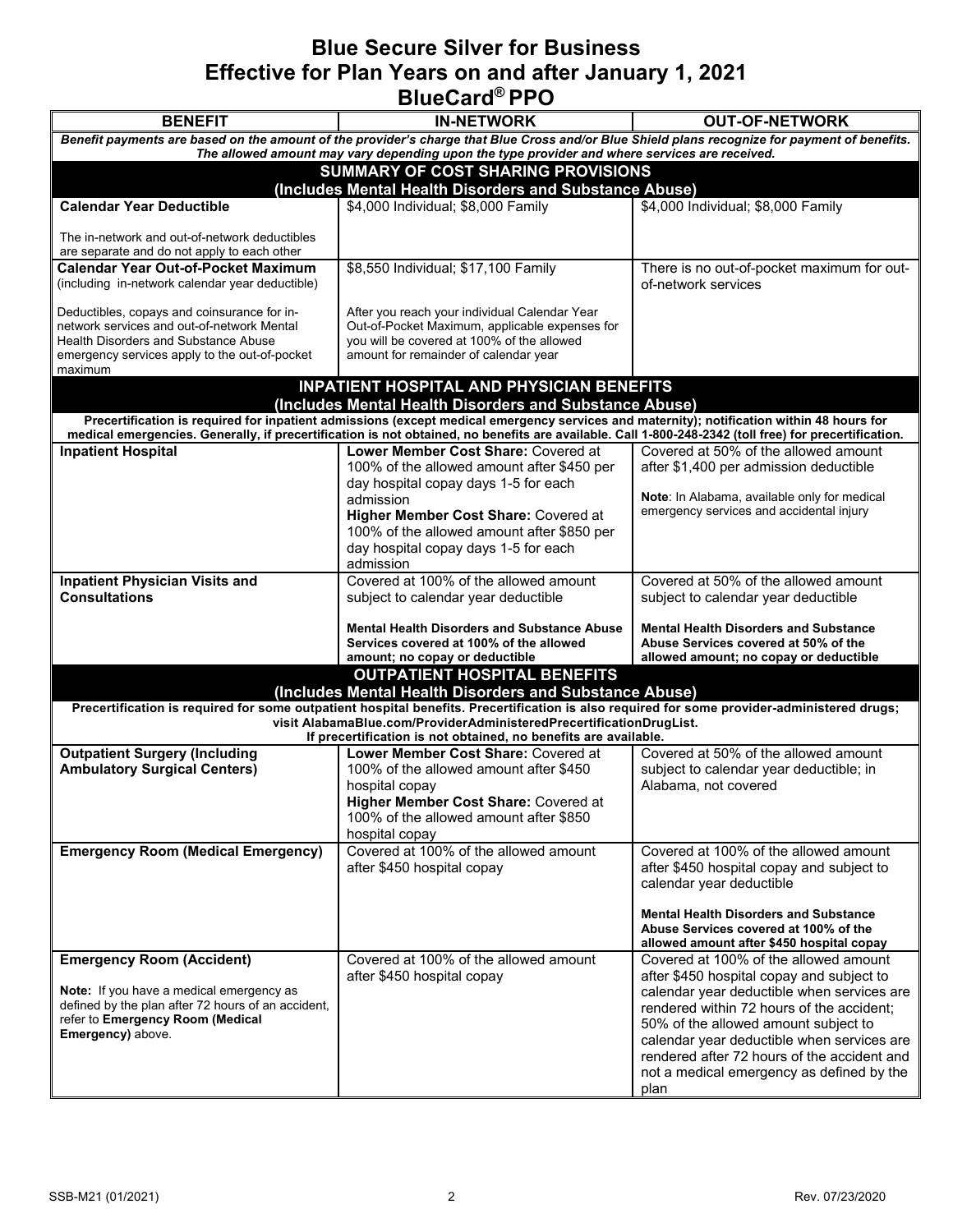| <b>BENEFIT</b>                                                                                                                                                                                                                                                          | <b>IN-NETWORK</b>                                                                                                                                                                                                                                                           | <b>OUT-OF-NETWORK</b>                                                                                                              |
|-------------------------------------------------------------------------------------------------------------------------------------------------------------------------------------------------------------------------------------------------------------------------|-----------------------------------------------------------------------------------------------------------------------------------------------------------------------------------------------------------------------------------------------------------------------------|------------------------------------------------------------------------------------------------------------------------------------|
| <b>Emergency Room Physician</b>                                                                                                                                                                                                                                         | Covered at 100% of the allowed amount<br>after \$70 physician copay                                                                                                                                                                                                         | Covered at 100% of the allowed amount<br>after \$70 physician copay and subject to<br>calendar year deductible                     |
|                                                                                                                                                                                                                                                                         |                                                                                                                                                                                                                                                                             | <b>Mental Health Disorders and Substance</b><br>Abuse Services covered at 100% of the<br>allowed amount after \$70 physician copay |
| <b>Outpatient Diagnostic Lab, X-ray</b>                                                                                                                                                                                                                                 | Lower Member Cost Share: Covered at                                                                                                                                                                                                                                         | Covered at 50% of the allowed amount                                                                                               |
| & Pathology                                                                                                                                                                                                                                                             | 100% of the allowed amount after \$450<br>hospital copay<br>Higher Member Cost Share: Covered at<br>100% of the allowed amount after \$850                                                                                                                                  | subject to calendar year deductible; in<br>Alabama, not covered                                                                    |
|                                                                                                                                                                                                                                                                         | hospital copay                                                                                                                                                                                                                                                              |                                                                                                                                    |
| Dialysis, IV Therapy, Chemotherapy                                                                                                                                                                                                                                      | Covered at 100% of the allowed amount;                                                                                                                                                                                                                                      | Covered at 50% of the allowed amount                                                                                               |
| & Radiation Therapy                                                                                                                                                                                                                                                     | no copay or deductible                                                                                                                                                                                                                                                      | subject to calendar year deductible; in<br>Alabama, not covered                                                                    |
| <b>Intensive Outpatient Services and</b>                                                                                                                                                                                                                                | Covered at 100% of the allowed amount                                                                                                                                                                                                                                       | Covered at 50% of the allowed amount                                                                                               |
| <b>Partial Hospitalization for Mental Health</b><br>and Substance Abuse                                                                                                                                                                                                 | after \$70 per day hospital copay                                                                                                                                                                                                                                           | subject to calendar year deductible; in<br>Alabama, not covered                                                                    |
|                                                                                                                                                                                                                                                                         | <b>PHYSICIAN BENEFITS</b>                                                                                                                                                                                                                                                   |                                                                                                                                    |
|                                                                                                                                                                                                                                                                         | (Includes Mental Health Disorders and Substance Abuse)                                                                                                                                                                                                                      |                                                                                                                                    |
|                                                                                                                                                                                                                                                                         | Precertification is required for some physician benefits. Precertification is also required for some provider-administered drugs; visit<br>AlabamaBlue.com/ProviderAdministeredPrecertificationDrugList.<br>If precertification is not obtained, no benefits are available. |                                                                                                                                    |
|                                                                                                                                                                                                                                                                         | IN-NETWORK SERVICES NOT SUBJECT TO \$4,000 CALENDAR YEAR DEDUCTIBLE                                                                                                                                                                                                         |                                                                                                                                    |
| <b>Office Visits &amp; In-Person Consultations</b>                                                                                                                                                                                                                      | Covered at 100% of the allowed amount                                                                                                                                                                                                                                       | Covered at 50% of the allowed amount                                                                                               |
|                                                                                                                                                                                                                                                                         | after \$40 primary care physician copay or<br>\$70 specialist physician copay                                                                                                                                                                                               | subject to calendar year deductible                                                                                                |
| <b>Telephone and Online Video Physician</b><br><b>Consultations Program</b>                                                                                                                                                                                             | Covered at 100% of the allowed amount<br>subject to a \$40 copayment per consultation                                                                                                                                                                                       | Not covered                                                                                                                        |
|                                                                                                                                                                                                                                                                         |                                                                                                                                                                                                                                                                             |                                                                                                                                    |
| A service, available through Teladoc™, to<br>diagnose, treat and prescribe medication (when<br>necessary) for certain medical issues. To enroll,<br>go to Teladoc.com/Alabama or call                                                                                   |                                                                                                                                                                                                                                                                             |                                                                                                                                    |
| 1-855-477-4549.                                                                                                                                                                                                                                                         |                                                                                                                                                                                                                                                                             |                                                                                                                                    |
| <b>Second Surgical Opinion</b>                                                                                                                                                                                                                                          | Covered at 100% of the allowed amount<br>after \$70 physician copay                                                                                                                                                                                                         | Covered at 50% of the allowed amount<br>subject to calendar year deductible                                                        |
| <b>Diagnostic X-ray</b>                                                                                                                                                                                                                                                 | Covered at 100% of the allowed amount                                                                                                                                                                                                                                       | Covered at 50% of the allowed amount                                                                                               |
|                                                                                                                                                                                                                                                                         | after \$10 copay per procedure                                                                                                                                                                                                                                              | subject to calendar year deductible                                                                                                |
| CAT Scan, MRI, PET/SPECT, ERCP,<br>angiography/arteriography, cardiac<br>cath/arteriography, UGI endoscopy,<br>muga-gated cardiac scan &<br>colonoscopy                                                                                                                 | Covered at 100% of the allowed amount<br>after \$450 copay per visit                                                                                                                                                                                                        | Covered at 50% of the allowed amount<br>subject to calendar year deductible                                                        |
| Diagnostic Lab, Pathology, Dialysis, IV                                                                                                                                                                                                                                 | Covered at 100% of the allowed amount;                                                                                                                                                                                                                                      | Covered at 50% of the allowed amount                                                                                               |
| Therapy, Chemotherapy & Radiation                                                                                                                                                                                                                                       | no copay or deductible                                                                                                                                                                                                                                                      | subject to calendar year deductible                                                                                                |
| <b>Therapy</b>                                                                                                                                                                                                                                                          | IN-NETWORK SERVICES SUBJECT TO \$4,000 CALENDAR YEAR DEDUCTIBLE                                                                                                                                                                                                             |                                                                                                                                    |
| <b>Surgery &amp; Anesthesia</b>                                                                                                                                                                                                                                         | Covered at 100% of the allowed amount                                                                                                                                                                                                                                       | Covered at 50% of the allowed amount                                                                                               |
|                                                                                                                                                                                                                                                                         | subject to calendar year deductible                                                                                                                                                                                                                                         | subject to calendar year deductible                                                                                                |
| <b>Maternity Care</b>                                                                                                                                                                                                                                                   | Covered at 100% of the allowed amount<br>subject to calendar year deductible                                                                                                                                                                                                | Covered at 50% of the allowed amount<br>subject to calendar year deductible                                                        |
|                                                                                                                                                                                                                                                                         | <b>PREVENTIVE CARE BENEFITS</b>                                                                                                                                                                                                                                             |                                                                                                                                    |
| <b>Routine Immunizations and Preventive</b>                                                                                                                                                                                                                             | Covered at 100% of the allowed amount:                                                                                                                                                                                                                                      | Not covered                                                                                                                        |
| <b>Services</b><br>• See AlabamaBlue.com/PreventiveServices<br>and<br>AlabamaBlue.com/StandardACAPreventive<br>DrugList for a listing of the specific drugs,<br>immunizations and preventive services or call<br>our Customer Service Department for a<br>printed copy. | no copay or deductible                                                                                                                                                                                                                                                      |                                                                                                                                    |
| • Certain immunizations may also be obtained<br>through the Pharmacy Vaccine Network.<br>See<br>AlabamaBlue.com/VaccineNetworkDrugLis<br><b>t</b> for more information.<br>Note: In some cases, office visit copays or facility copays may apply                        |                                                                                                                                                                                                                                                                             |                                                                                                                                    |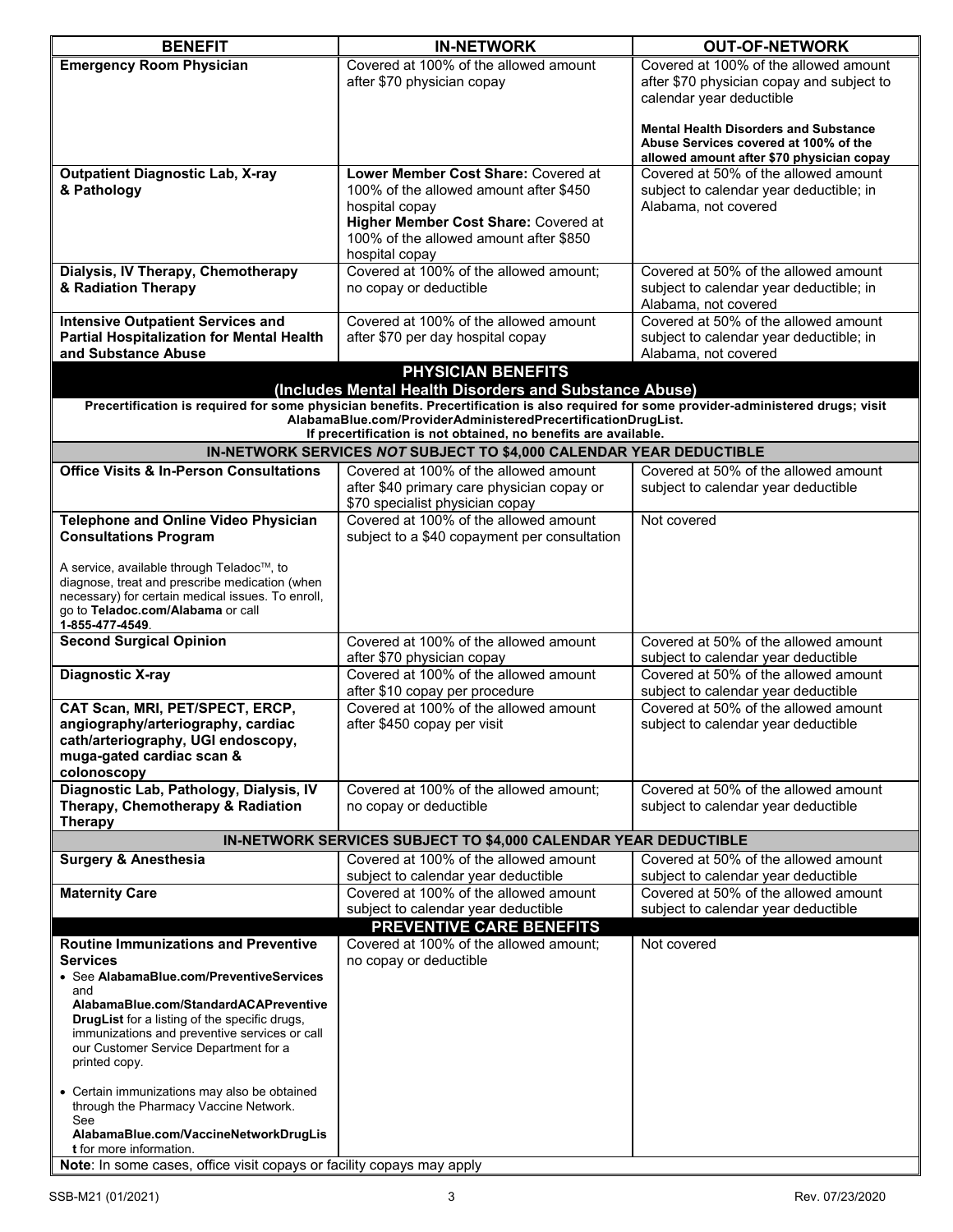| <b>BENEFIT</b>                                                                           | <b>IN-NETWORK</b>                                                                                           | <b>OUT-OF-NETWORK</b>                |
|------------------------------------------------------------------------------------------|-------------------------------------------------------------------------------------------------------------|--------------------------------------|
|                                                                                          | PEDIATRIC VISION BENEFITS                                                                                   |                                      |
| <b>Pediatric Eye Exam</b>                                                                | Covered at 80% of the allowed amount                                                                        | Not covered                          |
| Limited to one exam (including refraction) per                                           | subject to calendar year deductible                                                                         |                                      |
| member per calendar year up to the end of the<br>month in which the member turns 19.     |                                                                                                             |                                      |
| <b>Pediatric Glasses or Contact Lenses</b>                                               | Covered at 80% of the allowed amount                                                                        | Covered at 80% of the allowed amount |
| Limited to one pair of prescription glasses per                                          | subject to calendar year deductible                                                                         | subject to calendar year deductible  |
| member per calendar year; contact lenses are                                             |                                                                                                             |                                      |
| limited to one 12-month supply per calendar                                              |                                                                                                             |                                      |
| year. Benefits are available up to the end of the<br>month in which the member turns 19. |                                                                                                             |                                      |
|                                                                                          | PRESCRIPTION DRUG BENEFITS                                                                                  |                                      |
|                                                                                          | (Includes Mental Health Disorders and Substance Abuse)                                                      |                                      |
|                                                                                          | Precertification is required for some drugs; if no precertification is obtained, no benefits are available. |                                      |
| <b>Prescription Drug Card</b>                                                            | Covered at 100% of the allowed amount                                                                       | Not covered                          |
|                                                                                          | after the following copays:                                                                                 |                                      |
| The pharmacy network for the plan is the                                                 |                                                                                                             |                                      |
| <b>ValueONE Network.</b>                                                                 | <b>Tier 1 Drugs:</b>                                                                                        |                                      |
| • Locate a ValueONE Network Pharmacy                                                     | \$15 copay per prescription                                                                                 |                                      |
| at<br>AlabamaBlue.com/ValueONEPharmac                                                    |                                                                                                             |                                      |
| yLocator                                                                                 | Tier 2 Drugs:                                                                                               |                                      |
|                                                                                          | \$30 copay per prescription                                                                                 |                                      |
| Prescription drugs (other than maintenance                                               | <b>Tier 3 Drugs:</b>                                                                                        |                                      |
| prescription drugs) can be dispensed for up                                              | \$75 copay per prescription                                                                                 |                                      |
| to a 30-day supply.                                                                      |                                                                                                             |                                      |
| • View the Source+Rx 1.0 Drug list that                                                  | <b>Tier 4 Drugs:</b>                                                                                        |                                      |
| applies to the plan at                                                                   | \$100 copay per prescription                                                                                |                                      |
| AlabamaBlue.com/2021SourcePlusRx<br>1DrugList                                            |                                                                                                             |                                      |
|                                                                                          | <b>Tier 5 (Preferred Specialty) Drugs:</b>                                                                  |                                      |
| Maintenance prescription drugs can be                                                    | \$250 copay per prescription                                                                                |                                      |
| dispensed for up to a 90-day supply but the                                              |                                                                                                             |                                      |
| copayment is applicable for each 30-day                                                  | Tier 6 (Non-Preferred Specialty) Drugs:<br>Covered at 60% of the allowed amount                             |                                      |
| supply.                                                                                  |                                                                                                             |                                      |
| • View the Maintenance Drug List that                                                    |                                                                                                             |                                      |
| applies to the plan at                                                                   |                                                                                                             |                                      |
| AlabamaBlue.com/MaintenanceDrugLi                                                        |                                                                                                             |                                      |
| st                                                                                       |                                                                                                             |                                      |
| • Some copays may be combined for                                                        |                                                                                                             |                                      |
| diabetic supplies                                                                        |                                                                                                             |                                      |
| Tier 5 and 6 (Specialty) drugs can be<br>dispensed for up to a 30-day supply.            |                                                                                                             |                                      |
| The only in-network pharmacy for some                                                    |                                                                                                             |                                      |
| Tiers 5 and 6 (Specialty) drugs is the                                                   |                                                                                                             |                                      |
| <b>Pharmacy Select Network.</b>                                                          |                                                                                                             |                                      |
| • View the Specialty Drug List that applies                                              |                                                                                                             |                                      |
| to the plan at                                                                           |                                                                                                             |                                      |
| AlabamaBlue.com/SelfAdministeredS                                                        |                                                                                                             |                                      |
| pecialtyDrugList<br>Some immunizations may be received                                   |                                                                                                             |                                      |
| from an in-network pharmacy that                                                         |                                                                                                             |                                      |
| participates in the Pharmacy Vaccine                                                     |                                                                                                             |                                      |
| Network.                                                                                 |                                                                                                             |                                      |
| • A list of the eligible vaccines these                                                  |                                                                                                             |                                      |
| pharmacies may provide can be found                                                      |                                                                                                             |                                      |
| at                                                                                       |                                                                                                             |                                      |
| AlabamaBlue.com/VaccineNetworkD                                                          |                                                                                                             |                                      |
| rugList                                                                                  |                                                                                                             |                                      |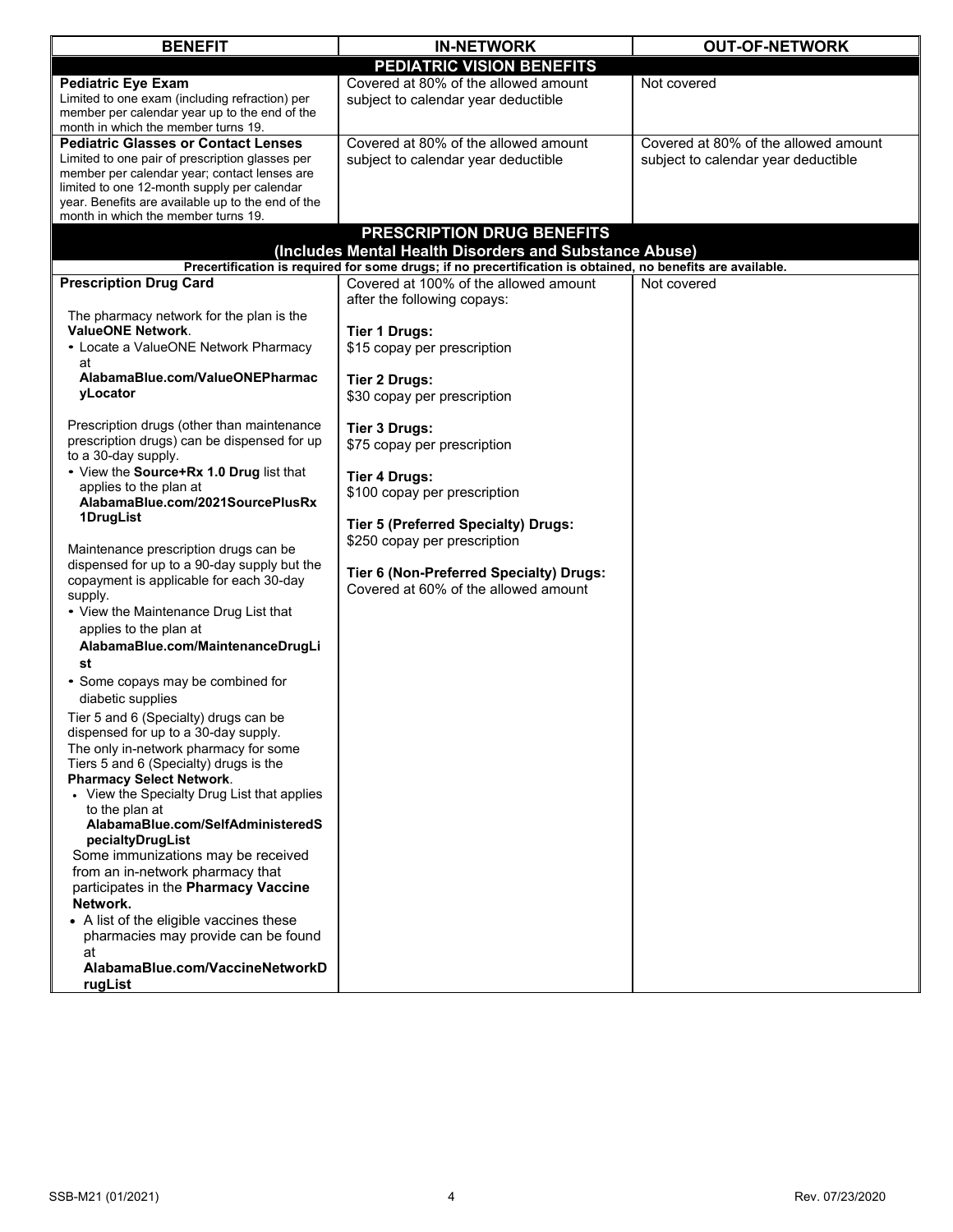| <b>Mail Order Pharmacy Service</b><br>Not covered<br>• Up to 90-day supply with one copay<br>after the following copays:<br>• Mail Order drugs are available through Home<br>Delivery Network (Enroll online at<br><b>Tier 1 Drugs:</b><br>AlabamaBlue.com/HomeDeliveryNetwork<br>\$37.50 copay per prescription<br>or call 1-800-391-1886)<br><b>Tier 2 Drugs:</b><br>\$75 copay per prescription<br>Note: If you have less than a 90-day supply, you<br>will pay the same copay as a 90-day supply<br><b>Tier 3 Drugs:</b><br>when using this mail order service.<br>\$187.50 copay per prescription<br><b>Tier 4 Drugs:</b><br>\$250 copay per prescription<br><b>Tier 5 (Preferred Specialty) Drugs:</b><br>Not covered<br>Tier 6 (Non-Preferred Specialty) Drugs:<br>Not covered<br>BENEFITS FOR OTHER COVERED SERVICES<br>(Includes Mental Health Disorders and Substance Abuse)<br>Precertification is required for some other covered services; please see your benefit booklet.<br>If precertification is not obtained, no benefits are available.<br><b>Allergy Testing &amp; Treatment</b><br>Covered at 50% of the allowed amount<br>Covered at 80% of the allowed amount<br>subject to calendar year deductible<br>subject to calendar year deductible<br>Covered at 80% of the allowed amount<br>Covered at 50% of the allowed amount<br><b>Ambulance Service</b><br>subject to calendar year deductible<br>subject to calendar year deductible<br>Covered at 80% of the allowed amount<br>Covered at 50% of the allowed amount<br><b>Chiropractic Services</b><br>Limited to 15 visits per member per calendar<br>subject to calendar year deductible<br>subject to calendar year deductible; in<br>year<br>Alabama, not covered<br>Covered at 50% of the allowed amount<br><b>Durable Medical Equipment (DME)</b><br>Covered at 80% of the allowed amount<br>subject to calendar year deductible<br>subject to calendar year deductible<br>Rehabilitative Occupational, Physical<br>Covered at 80% of the allowed amount<br>Covered at 50% of the allowed amount<br>and Speech Therapy<br>subject to calendar year deductible<br>subject to calendar year deductible<br>Occupational, physical and speech therapy<br>limited to combined maximum of 30 visits per<br>member per calendar year<br>Covered at 80% of the allowed amount<br>Covered at 50% of the allowed amount<br>Habilitative Occupational, Physical and<br><b>Speech Therapy</b><br>subject to calendar year deductible<br>subject to calendar year deductible<br>Occupational, physical and speech therapy<br>limited to combined maximum of 30 visits per<br>member per calendar year<br>Covered at 50% of the allowed amount<br><b>Autism-Related Rehabilitative and</b><br>Covered at 80% of the allowed amount<br>Habilitative Physical, Occupational and<br>subject to calendar year deductible<br>subject to calendar year deductible<br><b>Speech Therapy</b><br>Children ages 0-18 with an autism diagnosis are<br>allowed unlimited visits for occupational and<br>speech therapy<br><b>Home Health and Hospice</b><br>Covered at 100% of the allowed amount<br>Covered at 50% of the allowed amount<br>subject to calendar year deductible<br>subject to calendar year deductible; in<br>Alabama, not covered<br>Covered at 100% of the allowed amount<br>Covered at 50% of the allowed amount<br><b>Medical Nutrition Therapy Services</b><br>after \$40 physician copay<br>subject to calendar year deductible<br>For adults and children, 6 hours each calendar<br>year<br>PEDIATRIC DENTAL BENEFITS<br>Benefits are available up to the end of the month in which the member turns 19. See your benefit booklet for visit and treatment limits.<br><b>Diagnostic and Preventive Services</b><br>Covered at 100% of the allowed amount;<br>Not covered<br>no copay or deductible<br><b>Examples include:</b><br>Dental exams, routine cleanings, fluoride<br>treatment, bitewing x-rays, full mouth x-rays and<br>panoramic film, tooth sealants and topical | <b>BENEFIT</b>   | <b>IN-NETWORK</b>                     | <b>OUT-OF-NETWORK</b> |
|-------------------------------------------------------------------------------------------------------------------------------------------------------------------------------------------------------------------------------------------------------------------------------------------------------------------------------------------------------------------------------------------------------------------------------------------------------------------------------------------------------------------------------------------------------------------------------------------------------------------------------------------------------------------------------------------------------------------------------------------------------------------------------------------------------------------------------------------------------------------------------------------------------------------------------------------------------------------------------------------------------------------------------------------------------------------------------------------------------------------------------------------------------------------------------------------------------------------------------------------------------------------------------------------------------------------------------------------------------------------------------------------------------------------------------------------------------------------------------------------------------------------------------------------------------------------------------------------------------------------------------------------------------------------------------------------------------------------------------------------------------------------------------------------------------------------------------------------------------------------------------------------------------------------------------------------------------------------------------------------------------------------------------------------------------------------------------------------------------------------------------------------------------------------------------------------------------------------------------------------------------------------------------------------------------------------------------------------------------------------------------------------------------------------------------------------------------------------------------------------------------------------------------------------------------------------------------------------------------------------------------------------------------------------------------------------------------------------------------------------------------------------------------------------------------------------------------------------------------------------------------------------------------------------------------------------------------------------------------------------------------------------------------------------------------------------------------------------------------------------------------------------------------------------------------------------------------------------------------------------------------------------------------------------------------------------------------------------------------------------------------------------------------------------------------------------------------------------------------------------------------------------------------------------------------------------------------------------------------------------------------------------------------------------------------------------------------------------------------------------------------------------------------------------------------------------------------------------------------------------------------------------------------------------------------------------------------------------------------------------------------------------------------------------------------------|------------------|---------------------------------------|-----------------------|
|                                                                                                                                                                                                                                                                                                                                                                                                                                                                                                                                                                                                                                                                                                                                                                                                                                                                                                                                                                                                                                                                                                                                                                                                                                                                                                                                                                                                                                                                                                                                                                                                                                                                                                                                                                                                                                                                                                                                                                                                                                                                                                                                                                                                                                                                                                                                                                                                                                                                                                                                                                                                                                                                                                                                                                                                                                                                                                                                                                                                                                                                                                                                                                                                                                                                                                                                                                                                                                                                                                                                                                                                                                                                                                                                                                                                                                                                                                                                                                                                                                                             |                  | Covered at 100% of the allowed amount |                       |
|                                                                                                                                                                                                                                                                                                                                                                                                                                                                                                                                                                                                                                                                                                                                                                                                                                                                                                                                                                                                                                                                                                                                                                                                                                                                                                                                                                                                                                                                                                                                                                                                                                                                                                                                                                                                                                                                                                                                                                                                                                                                                                                                                                                                                                                                                                                                                                                                                                                                                                                                                                                                                                                                                                                                                                                                                                                                                                                                                                                                                                                                                                                                                                                                                                                                                                                                                                                                                                                                                                                                                                                                                                                                                                                                                                                                                                                                                                                                                                                                                                                             |                  |                                       |                       |
|                                                                                                                                                                                                                                                                                                                                                                                                                                                                                                                                                                                                                                                                                                                                                                                                                                                                                                                                                                                                                                                                                                                                                                                                                                                                                                                                                                                                                                                                                                                                                                                                                                                                                                                                                                                                                                                                                                                                                                                                                                                                                                                                                                                                                                                                                                                                                                                                                                                                                                                                                                                                                                                                                                                                                                                                                                                                                                                                                                                                                                                                                                                                                                                                                                                                                                                                                                                                                                                                                                                                                                                                                                                                                                                                                                                                                                                                                                                                                                                                                                                             |                  |                                       |                       |
|                                                                                                                                                                                                                                                                                                                                                                                                                                                                                                                                                                                                                                                                                                                                                                                                                                                                                                                                                                                                                                                                                                                                                                                                                                                                                                                                                                                                                                                                                                                                                                                                                                                                                                                                                                                                                                                                                                                                                                                                                                                                                                                                                                                                                                                                                                                                                                                                                                                                                                                                                                                                                                                                                                                                                                                                                                                                                                                                                                                                                                                                                                                                                                                                                                                                                                                                                                                                                                                                                                                                                                                                                                                                                                                                                                                                                                                                                                                                                                                                                                                             |                  |                                       |                       |
|                                                                                                                                                                                                                                                                                                                                                                                                                                                                                                                                                                                                                                                                                                                                                                                                                                                                                                                                                                                                                                                                                                                                                                                                                                                                                                                                                                                                                                                                                                                                                                                                                                                                                                                                                                                                                                                                                                                                                                                                                                                                                                                                                                                                                                                                                                                                                                                                                                                                                                                                                                                                                                                                                                                                                                                                                                                                                                                                                                                                                                                                                                                                                                                                                                                                                                                                                                                                                                                                                                                                                                                                                                                                                                                                                                                                                                                                                                                                                                                                                                                             |                  |                                       |                       |
|                                                                                                                                                                                                                                                                                                                                                                                                                                                                                                                                                                                                                                                                                                                                                                                                                                                                                                                                                                                                                                                                                                                                                                                                                                                                                                                                                                                                                                                                                                                                                                                                                                                                                                                                                                                                                                                                                                                                                                                                                                                                                                                                                                                                                                                                                                                                                                                                                                                                                                                                                                                                                                                                                                                                                                                                                                                                                                                                                                                                                                                                                                                                                                                                                                                                                                                                                                                                                                                                                                                                                                                                                                                                                                                                                                                                                                                                                                                                                                                                                                                             |                  |                                       |                       |
|                                                                                                                                                                                                                                                                                                                                                                                                                                                                                                                                                                                                                                                                                                                                                                                                                                                                                                                                                                                                                                                                                                                                                                                                                                                                                                                                                                                                                                                                                                                                                                                                                                                                                                                                                                                                                                                                                                                                                                                                                                                                                                                                                                                                                                                                                                                                                                                                                                                                                                                                                                                                                                                                                                                                                                                                                                                                                                                                                                                                                                                                                                                                                                                                                                                                                                                                                                                                                                                                                                                                                                                                                                                                                                                                                                                                                                                                                                                                                                                                                                                             |                  |                                       |                       |
|                                                                                                                                                                                                                                                                                                                                                                                                                                                                                                                                                                                                                                                                                                                                                                                                                                                                                                                                                                                                                                                                                                                                                                                                                                                                                                                                                                                                                                                                                                                                                                                                                                                                                                                                                                                                                                                                                                                                                                                                                                                                                                                                                                                                                                                                                                                                                                                                                                                                                                                                                                                                                                                                                                                                                                                                                                                                                                                                                                                                                                                                                                                                                                                                                                                                                                                                                                                                                                                                                                                                                                                                                                                                                                                                                                                                                                                                                                                                                                                                                                                             |                  |                                       |                       |
|                                                                                                                                                                                                                                                                                                                                                                                                                                                                                                                                                                                                                                                                                                                                                                                                                                                                                                                                                                                                                                                                                                                                                                                                                                                                                                                                                                                                                                                                                                                                                                                                                                                                                                                                                                                                                                                                                                                                                                                                                                                                                                                                                                                                                                                                                                                                                                                                                                                                                                                                                                                                                                                                                                                                                                                                                                                                                                                                                                                                                                                                                                                                                                                                                                                                                                                                                                                                                                                                                                                                                                                                                                                                                                                                                                                                                                                                                                                                                                                                                                                             |                  |                                       |                       |
|                                                                                                                                                                                                                                                                                                                                                                                                                                                                                                                                                                                                                                                                                                                                                                                                                                                                                                                                                                                                                                                                                                                                                                                                                                                                                                                                                                                                                                                                                                                                                                                                                                                                                                                                                                                                                                                                                                                                                                                                                                                                                                                                                                                                                                                                                                                                                                                                                                                                                                                                                                                                                                                                                                                                                                                                                                                                                                                                                                                                                                                                                                                                                                                                                                                                                                                                                                                                                                                                                                                                                                                                                                                                                                                                                                                                                                                                                                                                                                                                                                                             |                  |                                       |                       |
|                                                                                                                                                                                                                                                                                                                                                                                                                                                                                                                                                                                                                                                                                                                                                                                                                                                                                                                                                                                                                                                                                                                                                                                                                                                                                                                                                                                                                                                                                                                                                                                                                                                                                                                                                                                                                                                                                                                                                                                                                                                                                                                                                                                                                                                                                                                                                                                                                                                                                                                                                                                                                                                                                                                                                                                                                                                                                                                                                                                                                                                                                                                                                                                                                                                                                                                                                                                                                                                                                                                                                                                                                                                                                                                                                                                                                                                                                                                                                                                                                                                             |                  |                                       |                       |
|                                                                                                                                                                                                                                                                                                                                                                                                                                                                                                                                                                                                                                                                                                                                                                                                                                                                                                                                                                                                                                                                                                                                                                                                                                                                                                                                                                                                                                                                                                                                                                                                                                                                                                                                                                                                                                                                                                                                                                                                                                                                                                                                                                                                                                                                                                                                                                                                                                                                                                                                                                                                                                                                                                                                                                                                                                                                                                                                                                                                                                                                                                                                                                                                                                                                                                                                                                                                                                                                                                                                                                                                                                                                                                                                                                                                                                                                                                                                                                                                                                                             |                  |                                       |                       |
|                                                                                                                                                                                                                                                                                                                                                                                                                                                                                                                                                                                                                                                                                                                                                                                                                                                                                                                                                                                                                                                                                                                                                                                                                                                                                                                                                                                                                                                                                                                                                                                                                                                                                                                                                                                                                                                                                                                                                                                                                                                                                                                                                                                                                                                                                                                                                                                                                                                                                                                                                                                                                                                                                                                                                                                                                                                                                                                                                                                                                                                                                                                                                                                                                                                                                                                                                                                                                                                                                                                                                                                                                                                                                                                                                                                                                                                                                                                                                                                                                                                             |                  |                                       |                       |
|                                                                                                                                                                                                                                                                                                                                                                                                                                                                                                                                                                                                                                                                                                                                                                                                                                                                                                                                                                                                                                                                                                                                                                                                                                                                                                                                                                                                                                                                                                                                                                                                                                                                                                                                                                                                                                                                                                                                                                                                                                                                                                                                                                                                                                                                                                                                                                                                                                                                                                                                                                                                                                                                                                                                                                                                                                                                                                                                                                                                                                                                                                                                                                                                                                                                                                                                                                                                                                                                                                                                                                                                                                                                                                                                                                                                                                                                                                                                                                                                                                                             |                  |                                       |                       |
|                                                                                                                                                                                                                                                                                                                                                                                                                                                                                                                                                                                                                                                                                                                                                                                                                                                                                                                                                                                                                                                                                                                                                                                                                                                                                                                                                                                                                                                                                                                                                                                                                                                                                                                                                                                                                                                                                                                                                                                                                                                                                                                                                                                                                                                                                                                                                                                                                                                                                                                                                                                                                                                                                                                                                                                                                                                                                                                                                                                                                                                                                                                                                                                                                                                                                                                                                                                                                                                                                                                                                                                                                                                                                                                                                                                                                                                                                                                                                                                                                                                             |                  |                                       |                       |
|                                                                                                                                                                                                                                                                                                                                                                                                                                                                                                                                                                                                                                                                                                                                                                                                                                                                                                                                                                                                                                                                                                                                                                                                                                                                                                                                                                                                                                                                                                                                                                                                                                                                                                                                                                                                                                                                                                                                                                                                                                                                                                                                                                                                                                                                                                                                                                                                                                                                                                                                                                                                                                                                                                                                                                                                                                                                                                                                                                                                                                                                                                                                                                                                                                                                                                                                                                                                                                                                                                                                                                                                                                                                                                                                                                                                                                                                                                                                                                                                                                                             |                  |                                       |                       |
|                                                                                                                                                                                                                                                                                                                                                                                                                                                                                                                                                                                                                                                                                                                                                                                                                                                                                                                                                                                                                                                                                                                                                                                                                                                                                                                                                                                                                                                                                                                                                                                                                                                                                                                                                                                                                                                                                                                                                                                                                                                                                                                                                                                                                                                                                                                                                                                                                                                                                                                                                                                                                                                                                                                                                                                                                                                                                                                                                                                                                                                                                                                                                                                                                                                                                                                                                                                                                                                                                                                                                                                                                                                                                                                                                                                                                                                                                                                                                                                                                                                             |                  |                                       |                       |
|                                                                                                                                                                                                                                                                                                                                                                                                                                                                                                                                                                                                                                                                                                                                                                                                                                                                                                                                                                                                                                                                                                                                                                                                                                                                                                                                                                                                                                                                                                                                                                                                                                                                                                                                                                                                                                                                                                                                                                                                                                                                                                                                                                                                                                                                                                                                                                                                                                                                                                                                                                                                                                                                                                                                                                                                                                                                                                                                                                                                                                                                                                                                                                                                                                                                                                                                                                                                                                                                                                                                                                                                                                                                                                                                                                                                                                                                                                                                                                                                                                                             |                  |                                       |                       |
|                                                                                                                                                                                                                                                                                                                                                                                                                                                                                                                                                                                                                                                                                                                                                                                                                                                                                                                                                                                                                                                                                                                                                                                                                                                                                                                                                                                                                                                                                                                                                                                                                                                                                                                                                                                                                                                                                                                                                                                                                                                                                                                                                                                                                                                                                                                                                                                                                                                                                                                                                                                                                                                                                                                                                                                                                                                                                                                                                                                                                                                                                                                                                                                                                                                                                                                                                                                                                                                                                                                                                                                                                                                                                                                                                                                                                                                                                                                                                                                                                                                             |                  |                                       |                       |
|                                                                                                                                                                                                                                                                                                                                                                                                                                                                                                                                                                                                                                                                                                                                                                                                                                                                                                                                                                                                                                                                                                                                                                                                                                                                                                                                                                                                                                                                                                                                                                                                                                                                                                                                                                                                                                                                                                                                                                                                                                                                                                                                                                                                                                                                                                                                                                                                                                                                                                                                                                                                                                                                                                                                                                                                                                                                                                                                                                                                                                                                                                                                                                                                                                                                                                                                                                                                                                                                                                                                                                                                                                                                                                                                                                                                                                                                                                                                                                                                                                                             |                  |                                       |                       |
|                                                                                                                                                                                                                                                                                                                                                                                                                                                                                                                                                                                                                                                                                                                                                                                                                                                                                                                                                                                                                                                                                                                                                                                                                                                                                                                                                                                                                                                                                                                                                                                                                                                                                                                                                                                                                                                                                                                                                                                                                                                                                                                                                                                                                                                                                                                                                                                                                                                                                                                                                                                                                                                                                                                                                                                                                                                                                                                                                                                                                                                                                                                                                                                                                                                                                                                                                                                                                                                                                                                                                                                                                                                                                                                                                                                                                                                                                                                                                                                                                                                             |                  |                                       |                       |
|                                                                                                                                                                                                                                                                                                                                                                                                                                                                                                                                                                                                                                                                                                                                                                                                                                                                                                                                                                                                                                                                                                                                                                                                                                                                                                                                                                                                                                                                                                                                                                                                                                                                                                                                                                                                                                                                                                                                                                                                                                                                                                                                                                                                                                                                                                                                                                                                                                                                                                                                                                                                                                                                                                                                                                                                                                                                                                                                                                                                                                                                                                                                                                                                                                                                                                                                                                                                                                                                                                                                                                                                                                                                                                                                                                                                                                                                                                                                                                                                                                                             |                  |                                       |                       |
|                                                                                                                                                                                                                                                                                                                                                                                                                                                                                                                                                                                                                                                                                                                                                                                                                                                                                                                                                                                                                                                                                                                                                                                                                                                                                                                                                                                                                                                                                                                                                                                                                                                                                                                                                                                                                                                                                                                                                                                                                                                                                                                                                                                                                                                                                                                                                                                                                                                                                                                                                                                                                                                                                                                                                                                                                                                                                                                                                                                                                                                                                                                                                                                                                                                                                                                                                                                                                                                                                                                                                                                                                                                                                                                                                                                                                                                                                                                                                                                                                                                             |                  |                                       |                       |
|                                                                                                                                                                                                                                                                                                                                                                                                                                                                                                                                                                                                                                                                                                                                                                                                                                                                                                                                                                                                                                                                                                                                                                                                                                                                                                                                                                                                                                                                                                                                                                                                                                                                                                                                                                                                                                                                                                                                                                                                                                                                                                                                                                                                                                                                                                                                                                                                                                                                                                                                                                                                                                                                                                                                                                                                                                                                                                                                                                                                                                                                                                                                                                                                                                                                                                                                                                                                                                                                                                                                                                                                                                                                                                                                                                                                                                                                                                                                                                                                                                                             |                  |                                       |                       |
|                                                                                                                                                                                                                                                                                                                                                                                                                                                                                                                                                                                                                                                                                                                                                                                                                                                                                                                                                                                                                                                                                                                                                                                                                                                                                                                                                                                                                                                                                                                                                                                                                                                                                                                                                                                                                                                                                                                                                                                                                                                                                                                                                                                                                                                                                                                                                                                                                                                                                                                                                                                                                                                                                                                                                                                                                                                                                                                                                                                                                                                                                                                                                                                                                                                                                                                                                                                                                                                                                                                                                                                                                                                                                                                                                                                                                                                                                                                                                                                                                                                             |                  |                                       |                       |
|                                                                                                                                                                                                                                                                                                                                                                                                                                                                                                                                                                                                                                                                                                                                                                                                                                                                                                                                                                                                                                                                                                                                                                                                                                                                                                                                                                                                                                                                                                                                                                                                                                                                                                                                                                                                                                                                                                                                                                                                                                                                                                                                                                                                                                                                                                                                                                                                                                                                                                                                                                                                                                                                                                                                                                                                                                                                                                                                                                                                                                                                                                                                                                                                                                                                                                                                                                                                                                                                                                                                                                                                                                                                                                                                                                                                                                                                                                                                                                                                                                                             |                  |                                       |                       |
|                                                                                                                                                                                                                                                                                                                                                                                                                                                                                                                                                                                                                                                                                                                                                                                                                                                                                                                                                                                                                                                                                                                                                                                                                                                                                                                                                                                                                                                                                                                                                                                                                                                                                                                                                                                                                                                                                                                                                                                                                                                                                                                                                                                                                                                                                                                                                                                                                                                                                                                                                                                                                                                                                                                                                                                                                                                                                                                                                                                                                                                                                                                                                                                                                                                                                                                                                                                                                                                                                                                                                                                                                                                                                                                                                                                                                                                                                                                                                                                                                                                             |                  |                                       |                       |
|                                                                                                                                                                                                                                                                                                                                                                                                                                                                                                                                                                                                                                                                                                                                                                                                                                                                                                                                                                                                                                                                                                                                                                                                                                                                                                                                                                                                                                                                                                                                                                                                                                                                                                                                                                                                                                                                                                                                                                                                                                                                                                                                                                                                                                                                                                                                                                                                                                                                                                                                                                                                                                                                                                                                                                                                                                                                                                                                                                                                                                                                                                                                                                                                                                                                                                                                                                                                                                                                                                                                                                                                                                                                                                                                                                                                                                                                                                                                                                                                                                                             |                  |                                       |                       |
|                                                                                                                                                                                                                                                                                                                                                                                                                                                                                                                                                                                                                                                                                                                                                                                                                                                                                                                                                                                                                                                                                                                                                                                                                                                                                                                                                                                                                                                                                                                                                                                                                                                                                                                                                                                                                                                                                                                                                                                                                                                                                                                                                                                                                                                                                                                                                                                                                                                                                                                                                                                                                                                                                                                                                                                                                                                                                                                                                                                                                                                                                                                                                                                                                                                                                                                                                                                                                                                                                                                                                                                                                                                                                                                                                                                                                                                                                                                                                                                                                                                             |                  |                                       |                       |
|                                                                                                                                                                                                                                                                                                                                                                                                                                                                                                                                                                                                                                                                                                                                                                                                                                                                                                                                                                                                                                                                                                                                                                                                                                                                                                                                                                                                                                                                                                                                                                                                                                                                                                                                                                                                                                                                                                                                                                                                                                                                                                                                                                                                                                                                                                                                                                                                                                                                                                                                                                                                                                                                                                                                                                                                                                                                                                                                                                                                                                                                                                                                                                                                                                                                                                                                                                                                                                                                                                                                                                                                                                                                                                                                                                                                                                                                                                                                                                                                                                                             |                  |                                       |                       |
|                                                                                                                                                                                                                                                                                                                                                                                                                                                                                                                                                                                                                                                                                                                                                                                                                                                                                                                                                                                                                                                                                                                                                                                                                                                                                                                                                                                                                                                                                                                                                                                                                                                                                                                                                                                                                                                                                                                                                                                                                                                                                                                                                                                                                                                                                                                                                                                                                                                                                                                                                                                                                                                                                                                                                                                                                                                                                                                                                                                                                                                                                                                                                                                                                                                                                                                                                                                                                                                                                                                                                                                                                                                                                                                                                                                                                                                                                                                                                                                                                                                             |                  |                                       |                       |
|                                                                                                                                                                                                                                                                                                                                                                                                                                                                                                                                                                                                                                                                                                                                                                                                                                                                                                                                                                                                                                                                                                                                                                                                                                                                                                                                                                                                                                                                                                                                                                                                                                                                                                                                                                                                                                                                                                                                                                                                                                                                                                                                                                                                                                                                                                                                                                                                                                                                                                                                                                                                                                                                                                                                                                                                                                                                                                                                                                                                                                                                                                                                                                                                                                                                                                                                                                                                                                                                                                                                                                                                                                                                                                                                                                                                                                                                                                                                                                                                                                                             |                  |                                       |                       |
|                                                                                                                                                                                                                                                                                                                                                                                                                                                                                                                                                                                                                                                                                                                                                                                                                                                                                                                                                                                                                                                                                                                                                                                                                                                                                                                                                                                                                                                                                                                                                                                                                                                                                                                                                                                                                                                                                                                                                                                                                                                                                                                                                                                                                                                                                                                                                                                                                                                                                                                                                                                                                                                                                                                                                                                                                                                                                                                                                                                                                                                                                                                                                                                                                                                                                                                                                                                                                                                                                                                                                                                                                                                                                                                                                                                                                                                                                                                                                                                                                                                             |                  |                                       |                       |
|                                                                                                                                                                                                                                                                                                                                                                                                                                                                                                                                                                                                                                                                                                                                                                                                                                                                                                                                                                                                                                                                                                                                                                                                                                                                                                                                                                                                                                                                                                                                                                                                                                                                                                                                                                                                                                                                                                                                                                                                                                                                                                                                                                                                                                                                                                                                                                                                                                                                                                                                                                                                                                                                                                                                                                                                                                                                                                                                                                                                                                                                                                                                                                                                                                                                                                                                                                                                                                                                                                                                                                                                                                                                                                                                                                                                                                                                                                                                                                                                                                                             |                  |                                       |                       |
|                                                                                                                                                                                                                                                                                                                                                                                                                                                                                                                                                                                                                                                                                                                                                                                                                                                                                                                                                                                                                                                                                                                                                                                                                                                                                                                                                                                                                                                                                                                                                                                                                                                                                                                                                                                                                                                                                                                                                                                                                                                                                                                                                                                                                                                                                                                                                                                                                                                                                                                                                                                                                                                                                                                                                                                                                                                                                                                                                                                                                                                                                                                                                                                                                                                                                                                                                                                                                                                                                                                                                                                                                                                                                                                                                                                                                                                                                                                                                                                                                                                             |                  |                                       |                       |
|                                                                                                                                                                                                                                                                                                                                                                                                                                                                                                                                                                                                                                                                                                                                                                                                                                                                                                                                                                                                                                                                                                                                                                                                                                                                                                                                                                                                                                                                                                                                                                                                                                                                                                                                                                                                                                                                                                                                                                                                                                                                                                                                                                                                                                                                                                                                                                                                                                                                                                                                                                                                                                                                                                                                                                                                                                                                                                                                                                                                                                                                                                                                                                                                                                                                                                                                                                                                                                                                                                                                                                                                                                                                                                                                                                                                                                                                                                                                                                                                                                                             |                  |                                       |                       |
|                                                                                                                                                                                                                                                                                                                                                                                                                                                                                                                                                                                                                                                                                                                                                                                                                                                                                                                                                                                                                                                                                                                                                                                                                                                                                                                                                                                                                                                                                                                                                                                                                                                                                                                                                                                                                                                                                                                                                                                                                                                                                                                                                                                                                                                                                                                                                                                                                                                                                                                                                                                                                                                                                                                                                                                                                                                                                                                                                                                                                                                                                                                                                                                                                                                                                                                                                                                                                                                                                                                                                                                                                                                                                                                                                                                                                                                                                                                                                                                                                                                             |                  |                                       |                       |
|                                                                                                                                                                                                                                                                                                                                                                                                                                                                                                                                                                                                                                                                                                                                                                                                                                                                                                                                                                                                                                                                                                                                                                                                                                                                                                                                                                                                                                                                                                                                                                                                                                                                                                                                                                                                                                                                                                                                                                                                                                                                                                                                                                                                                                                                                                                                                                                                                                                                                                                                                                                                                                                                                                                                                                                                                                                                                                                                                                                                                                                                                                                                                                                                                                                                                                                                                                                                                                                                                                                                                                                                                                                                                                                                                                                                                                                                                                                                                                                                                                                             |                  |                                       |                       |
|                                                                                                                                                                                                                                                                                                                                                                                                                                                                                                                                                                                                                                                                                                                                                                                                                                                                                                                                                                                                                                                                                                                                                                                                                                                                                                                                                                                                                                                                                                                                                                                                                                                                                                                                                                                                                                                                                                                                                                                                                                                                                                                                                                                                                                                                                                                                                                                                                                                                                                                                                                                                                                                                                                                                                                                                                                                                                                                                                                                                                                                                                                                                                                                                                                                                                                                                                                                                                                                                                                                                                                                                                                                                                                                                                                                                                                                                                                                                                                                                                                                             |                  |                                       |                       |
|                                                                                                                                                                                                                                                                                                                                                                                                                                                                                                                                                                                                                                                                                                                                                                                                                                                                                                                                                                                                                                                                                                                                                                                                                                                                                                                                                                                                                                                                                                                                                                                                                                                                                                                                                                                                                                                                                                                                                                                                                                                                                                                                                                                                                                                                                                                                                                                                                                                                                                                                                                                                                                                                                                                                                                                                                                                                                                                                                                                                                                                                                                                                                                                                                                                                                                                                                                                                                                                                                                                                                                                                                                                                                                                                                                                                                                                                                                                                                                                                                                                             |                  |                                       |                       |
|                                                                                                                                                                                                                                                                                                                                                                                                                                                                                                                                                                                                                                                                                                                                                                                                                                                                                                                                                                                                                                                                                                                                                                                                                                                                                                                                                                                                                                                                                                                                                                                                                                                                                                                                                                                                                                                                                                                                                                                                                                                                                                                                                                                                                                                                                                                                                                                                                                                                                                                                                                                                                                                                                                                                                                                                                                                                                                                                                                                                                                                                                                                                                                                                                                                                                                                                                                                                                                                                                                                                                                                                                                                                                                                                                                                                                                                                                                                                                                                                                                                             |                  |                                       |                       |
|                                                                                                                                                                                                                                                                                                                                                                                                                                                                                                                                                                                                                                                                                                                                                                                                                                                                                                                                                                                                                                                                                                                                                                                                                                                                                                                                                                                                                                                                                                                                                                                                                                                                                                                                                                                                                                                                                                                                                                                                                                                                                                                                                                                                                                                                                                                                                                                                                                                                                                                                                                                                                                                                                                                                                                                                                                                                                                                                                                                                                                                                                                                                                                                                                                                                                                                                                                                                                                                                                                                                                                                                                                                                                                                                                                                                                                                                                                                                                                                                                                                             |                  |                                       |                       |
|                                                                                                                                                                                                                                                                                                                                                                                                                                                                                                                                                                                                                                                                                                                                                                                                                                                                                                                                                                                                                                                                                                                                                                                                                                                                                                                                                                                                                                                                                                                                                                                                                                                                                                                                                                                                                                                                                                                                                                                                                                                                                                                                                                                                                                                                                                                                                                                                                                                                                                                                                                                                                                                                                                                                                                                                                                                                                                                                                                                                                                                                                                                                                                                                                                                                                                                                                                                                                                                                                                                                                                                                                                                                                                                                                                                                                                                                                                                                                                                                                                                             |                  |                                       |                       |
|                                                                                                                                                                                                                                                                                                                                                                                                                                                                                                                                                                                                                                                                                                                                                                                                                                                                                                                                                                                                                                                                                                                                                                                                                                                                                                                                                                                                                                                                                                                                                                                                                                                                                                                                                                                                                                                                                                                                                                                                                                                                                                                                                                                                                                                                                                                                                                                                                                                                                                                                                                                                                                                                                                                                                                                                                                                                                                                                                                                                                                                                                                                                                                                                                                                                                                                                                                                                                                                                                                                                                                                                                                                                                                                                                                                                                                                                                                                                                                                                                                                             |                  |                                       |                       |
|                                                                                                                                                                                                                                                                                                                                                                                                                                                                                                                                                                                                                                                                                                                                                                                                                                                                                                                                                                                                                                                                                                                                                                                                                                                                                                                                                                                                                                                                                                                                                                                                                                                                                                                                                                                                                                                                                                                                                                                                                                                                                                                                                                                                                                                                                                                                                                                                                                                                                                                                                                                                                                                                                                                                                                                                                                                                                                                                                                                                                                                                                                                                                                                                                                                                                                                                                                                                                                                                                                                                                                                                                                                                                                                                                                                                                                                                                                                                                                                                                                                             |                  |                                       |                       |
|                                                                                                                                                                                                                                                                                                                                                                                                                                                                                                                                                                                                                                                                                                                                                                                                                                                                                                                                                                                                                                                                                                                                                                                                                                                                                                                                                                                                                                                                                                                                                                                                                                                                                                                                                                                                                                                                                                                                                                                                                                                                                                                                                                                                                                                                                                                                                                                                                                                                                                                                                                                                                                                                                                                                                                                                                                                                                                                                                                                                                                                                                                                                                                                                                                                                                                                                                                                                                                                                                                                                                                                                                                                                                                                                                                                                                                                                                                                                                                                                                                                             |                  |                                       |                       |
|                                                                                                                                                                                                                                                                                                                                                                                                                                                                                                                                                                                                                                                                                                                                                                                                                                                                                                                                                                                                                                                                                                                                                                                                                                                                                                                                                                                                                                                                                                                                                                                                                                                                                                                                                                                                                                                                                                                                                                                                                                                                                                                                                                                                                                                                                                                                                                                                                                                                                                                                                                                                                                                                                                                                                                                                                                                                                                                                                                                                                                                                                                                                                                                                                                                                                                                                                                                                                                                                                                                                                                                                                                                                                                                                                                                                                                                                                                                                                                                                                                                             |                  |                                       |                       |
|                                                                                                                                                                                                                                                                                                                                                                                                                                                                                                                                                                                                                                                                                                                                                                                                                                                                                                                                                                                                                                                                                                                                                                                                                                                                                                                                                                                                                                                                                                                                                                                                                                                                                                                                                                                                                                                                                                                                                                                                                                                                                                                                                                                                                                                                                                                                                                                                                                                                                                                                                                                                                                                                                                                                                                                                                                                                                                                                                                                                                                                                                                                                                                                                                                                                                                                                                                                                                                                                                                                                                                                                                                                                                                                                                                                                                                                                                                                                                                                                                                                             |                  |                                       |                       |
|                                                                                                                                                                                                                                                                                                                                                                                                                                                                                                                                                                                                                                                                                                                                                                                                                                                                                                                                                                                                                                                                                                                                                                                                                                                                                                                                                                                                                                                                                                                                                                                                                                                                                                                                                                                                                                                                                                                                                                                                                                                                                                                                                                                                                                                                                                                                                                                                                                                                                                                                                                                                                                                                                                                                                                                                                                                                                                                                                                                                                                                                                                                                                                                                                                                                                                                                                                                                                                                                                                                                                                                                                                                                                                                                                                                                                                                                                                                                                                                                                                                             |                  |                                       |                       |
|                                                                                                                                                                                                                                                                                                                                                                                                                                                                                                                                                                                                                                                                                                                                                                                                                                                                                                                                                                                                                                                                                                                                                                                                                                                                                                                                                                                                                                                                                                                                                                                                                                                                                                                                                                                                                                                                                                                                                                                                                                                                                                                                                                                                                                                                                                                                                                                                                                                                                                                                                                                                                                                                                                                                                                                                                                                                                                                                                                                                                                                                                                                                                                                                                                                                                                                                                                                                                                                                                                                                                                                                                                                                                                                                                                                                                                                                                                                                                                                                                                                             |                  |                                       |                       |
|                                                                                                                                                                                                                                                                                                                                                                                                                                                                                                                                                                                                                                                                                                                                                                                                                                                                                                                                                                                                                                                                                                                                                                                                                                                                                                                                                                                                                                                                                                                                                                                                                                                                                                                                                                                                                                                                                                                                                                                                                                                                                                                                                                                                                                                                                                                                                                                                                                                                                                                                                                                                                                                                                                                                                                                                                                                                                                                                                                                                                                                                                                                                                                                                                                                                                                                                                                                                                                                                                                                                                                                                                                                                                                                                                                                                                                                                                                                                                                                                                                                             |                  |                                       |                       |
|                                                                                                                                                                                                                                                                                                                                                                                                                                                                                                                                                                                                                                                                                                                                                                                                                                                                                                                                                                                                                                                                                                                                                                                                                                                                                                                                                                                                                                                                                                                                                                                                                                                                                                                                                                                                                                                                                                                                                                                                                                                                                                                                                                                                                                                                                                                                                                                                                                                                                                                                                                                                                                                                                                                                                                                                                                                                                                                                                                                                                                                                                                                                                                                                                                                                                                                                                                                                                                                                                                                                                                                                                                                                                                                                                                                                                                                                                                                                                                                                                                                             |                  |                                       |                       |
|                                                                                                                                                                                                                                                                                                                                                                                                                                                                                                                                                                                                                                                                                                                                                                                                                                                                                                                                                                                                                                                                                                                                                                                                                                                                                                                                                                                                                                                                                                                                                                                                                                                                                                                                                                                                                                                                                                                                                                                                                                                                                                                                                                                                                                                                                                                                                                                                                                                                                                                                                                                                                                                                                                                                                                                                                                                                                                                                                                                                                                                                                                                                                                                                                                                                                                                                                                                                                                                                                                                                                                                                                                                                                                                                                                                                                                                                                                                                                                                                                                                             |                  |                                       |                       |
|                                                                                                                                                                                                                                                                                                                                                                                                                                                                                                                                                                                                                                                                                                                                                                                                                                                                                                                                                                                                                                                                                                                                                                                                                                                                                                                                                                                                                                                                                                                                                                                                                                                                                                                                                                                                                                                                                                                                                                                                                                                                                                                                                                                                                                                                                                                                                                                                                                                                                                                                                                                                                                                                                                                                                                                                                                                                                                                                                                                                                                                                                                                                                                                                                                                                                                                                                                                                                                                                                                                                                                                                                                                                                                                                                                                                                                                                                                                                                                                                                                                             |                  |                                       |                       |
|                                                                                                                                                                                                                                                                                                                                                                                                                                                                                                                                                                                                                                                                                                                                                                                                                                                                                                                                                                                                                                                                                                                                                                                                                                                                                                                                                                                                                                                                                                                                                                                                                                                                                                                                                                                                                                                                                                                                                                                                                                                                                                                                                                                                                                                                                                                                                                                                                                                                                                                                                                                                                                                                                                                                                                                                                                                                                                                                                                                                                                                                                                                                                                                                                                                                                                                                                                                                                                                                                                                                                                                                                                                                                                                                                                                                                                                                                                                                                                                                                                                             |                  |                                       |                       |
|                                                                                                                                                                                                                                                                                                                                                                                                                                                                                                                                                                                                                                                                                                                                                                                                                                                                                                                                                                                                                                                                                                                                                                                                                                                                                                                                                                                                                                                                                                                                                                                                                                                                                                                                                                                                                                                                                                                                                                                                                                                                                                                                                                                                                                                                                                                                                                                                                                                                                                                                                                                                                                                                                                                                                                                                                                                                                                                                                                                                                                                                                                                                                                                                                                                                                                                                                                                                                                                                                                                                                                                                                                                                                                                                                                                                                                                                                                                                                                                                                                                             |                  |                                       |                       |
|                                                                                                                                                                                                                                                                                                                                                                                                                                                                                                                                                                                                                                                                                                                                                                                                                                                                                                                                                                                                                                                                                                                                                                                                                                                                                                                                                                                                                                                                                                                                                                                                                                                                                                                                                                                                                                                                                                                                                                                                                                                                                                                                                                                                                                                                                                                                                                                                                                                                                                                                                                                                                                                                                                                                                                                                                                                                                                                                                                                                                                                                                                                                                                                                                                                                                                                                                                                                                                                                                                                                                                                                                                                                                                                                                                                                                                                                                                                                                                                                                                                             |                  |                                       |                       |
|                                                                                                                                                                                                                                                                                                                                                                                                                                                                                                                                                                                                                                                                                                                                                                                                                                                                                                                                                                                                                                                                                                                                                                                                                                                                                                                                                                                                                                                                                                                                                                                                                                                                                                                                                                                                                                                                                                                                                                                                                                                                                                                                                                                                                                                                                                                                                                                                                                                                                                                                                                                                                                                                                                                                                                                                                                                                                                                                                                                                                                                                                                                                                                                                                                                                                                                                                                                                                                                                                                                                                                                                                                                                                                                                                                                                                                                                                                                                                                                                                                                             |                  |                                       |                       |
|                                                                                                                                                                                                                                                                                                                                                                                                                                                                                                                                                                                                                                                                                                                                                                                                                                                                                                                                                                                                                                                                                                                                                                                                                                                                                                                                                                                                                                                                                                                                                                                                                                                                                                                                                                                                                                                                                                                                                                                                                                                                                                                                                                                                                                                                                                                                                                                                                                                                                                                                                                                                                                                                                                                                                                                                                                                                                                                                                                                                                                                                                                                                                                                                                                                                                                                                                                                                                                                                                                                                                                                                                                                                                                                                                                                                                                                                                                                                                                                                                                                             |                  |                                       |                       |
|                                                                                                                                                                                                                                                                                                                                                                                                                                                                                                                                                                                                                                                                                                                                                                                                                                                                                                                                                                                                                                                                                                                                                                                                                                                                                                                                                                                                                                                                                                                                                                                                                                                                                                                                                                                                                                                                                                                                                                                                                                                                                                                                                                                                                                                                                                                                                                                                                                                                                                                                                                                                                                                                                                                                                                                                                                                                                                                                                                                                                                                                                                                                                                                                                                                                                                                                                                                                                                                                                                                                                                                                                                                                                                                                                                                                                                                                                                                                                                                                                                                             |                  |                                       |                       |
|                                                                                                                                                                                                                                                                                                                                                                                                                                                                                                                                                                                                                                                                                                                                                                                                                                                                                                                                                                                                                                                                                                                                                                                                                                                                                                                                                                                                                                                                                                                                                                                                                                                                                                                                                                                                                                                                                                                                                                                                                                                                                                                                                                                                                                                                                                                                                                                                                                                                                                                                                                                                                                                                                                                                                                                                                                                                                                                                                                                                                                                                                                                                                                                                                                                                                                                                                                                                                                                                                                                                                                                                                                                                                                                                                                                                                                                                                                                                                                                                                                                             |                  |                                       |                       |
|                                                                                                                                                                                                                                                                                                                                                                                                                                                                                                                                                                                                                                                                                                                                                                                                                                                                                                                                                                                                                                                                                                                                                                                                                                                                                                                                                                                                                                                                                                                                                                                                                                                                                                                                                                                                                                                                                                                                                                                                                                                                                                                                                                                                                                                                                                                                                                                                                                                                                                                                                                                                                                                                                                                                                                                                                                                                                                                                                                                                                                                                                                                                                                                                                                                                                                                                                                                                                                                                                                                                                                                                                                                                                                                                                                                                                                                                                                                                                                                                                                                             |                  |                                       |                       |
|                                                                                                                                                                                                                                                                                                                                                                                                                                                                                                                                                                                                                                                                                                                                                                                                                                                                                                                                                                                                                                                                                                                                                                                                                                                                                                                                                                                                                                                                                                                                                                                                                                                                                                                                                                                                                                                                                                                                                                                                                                                                                                                                                                                                                                                                                                                                                                                                                                                                                                                                                                                                                                                                                                                                                                                                                                                                                                                                                                                                                                                                                                                                                                                                                                                                                                                                                                                                                                                                                                                                                                                                                                                                                                                                                                                                                                                                                                                                                                                                                                                             |                  |                                       |                       |
|                                                                                                                                                                                                                                                                                                                                                                                                                                                                                                                                                                                                                                                                                                                                                                                                                                                                                                                                                                                                                                                                                                                                                                                                                                                                                                                                                                                                                                                                                                                                                                                                                                                                                                                                                                                                                                                                                                                                                                                                                                                                                                                                                                                                                                                                                                                                                                                                                                                                                                                                                                                                                                                                                                                                                                                                                                                                                                                                                                                                                                                                                                                                                                                                                                                                                                                                                                                                                                                                                                                                                                                                                                                                                                                                                                                                                                                                                                                                                                                                                                                             | fluoride varnish |                                       |                       |